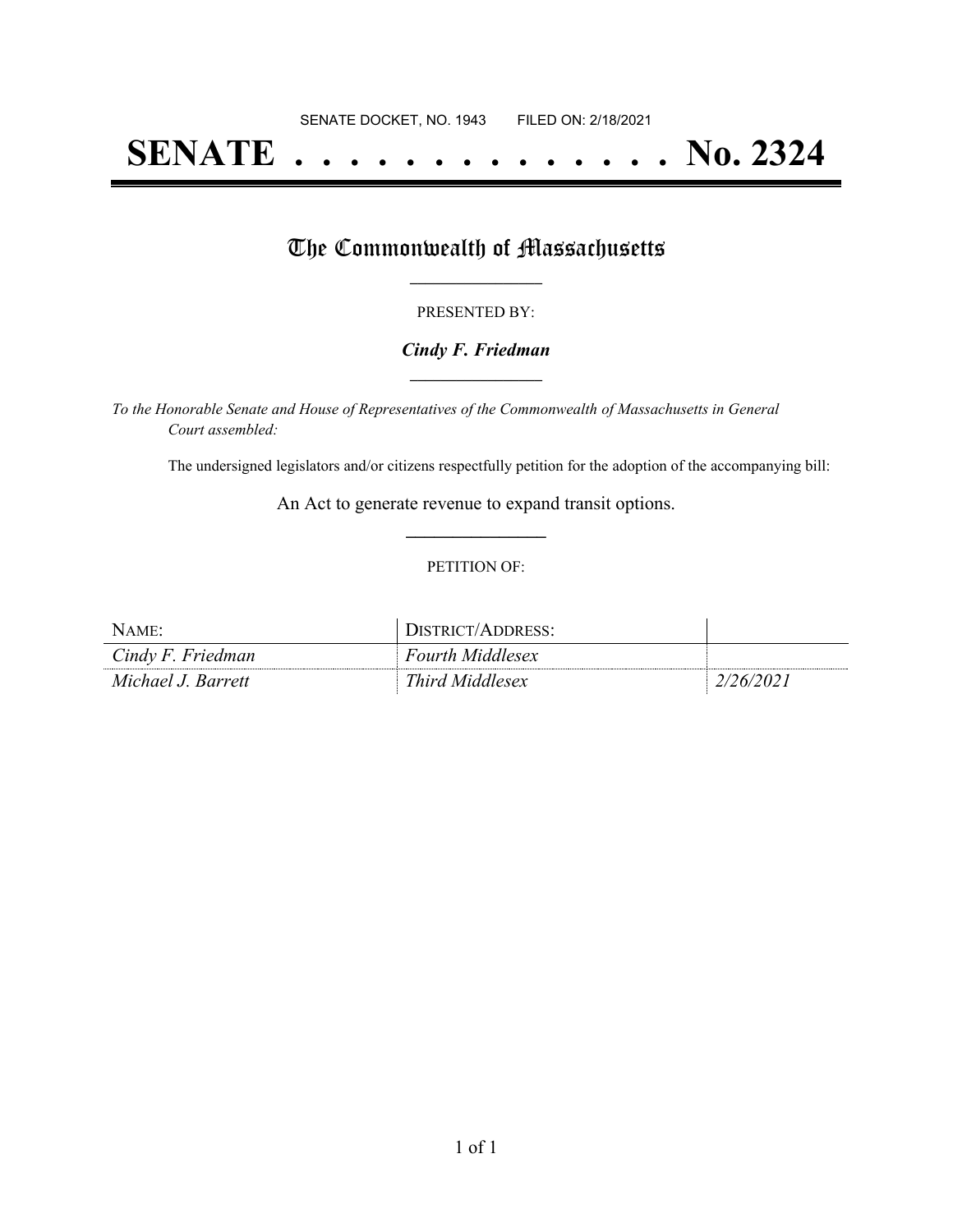### SENATE DOCKET, NO. 1943 FILED ON: 2/18/2021

# **SENATE . . . . . . . . . . . . . . No. 2324**

By Ms. Friedman, a petition (accompanied by bill, Senate, No. 2324) of Cindy F. Friedman and Michael J. Barrett for legislation to establish transit improvement districts. Transportation.

## [SIMILAR MATTER FILED IN PREVIOUS SESSION SEE SENATE, NO. *2083* OF 2019-2020.]

## The Commonwealth of Massachusetts

**In the One Hundred and Ninety-Second General Court (2021-2022) \_\_\_\_\_\_\_\_\_\_\_\_\_\_\_**

**\_\_\_\_\_\_\_\_\_\_\_\_\_\_\_**

An Act to generate revenue to expand transit options.

Be it enacted by the Senate and House of Representatives in General Court assembled, and by the authority *of the same, as follows:*

1 SECTION 1. The General Laws are hereby amended by inserting after chapter 40W the

2 following chapter:

- 4 Section 1. Definitions. For the purposes of this chapter, the following words shall, unless
- 5 the context clearly requires otherwise, have the following meanings:
- 6 "Fee", a payment for services or improvements within a TID.
- 7 "Lead municipality", the municipality exercising managerial control over the TID, as
- 8 designated by the group of municipalities participating in the establishment of a TID.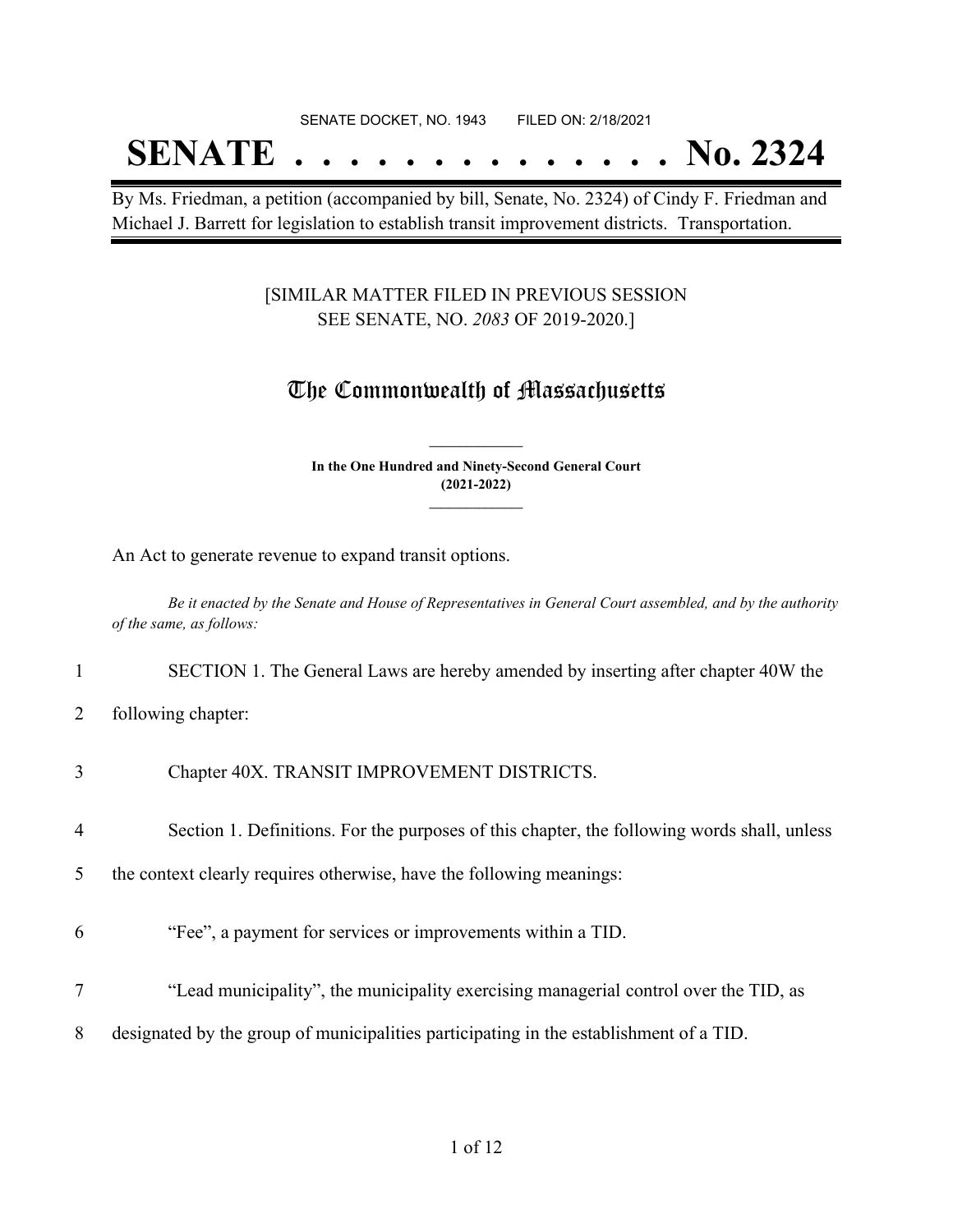| 9  | "Municipal executive body", the mayor or city manager in a city or the board of                        |
|----|--------------------------------------------------------------------------------------------------------|
| 10 | selectmen, town manager, or town administrator in a town.                                              |
| 11 | "Municipal legislative body", the city council or board of alderman in a city or the town              |
| 12 | meeting in a town.                                                                                     |
| 13 | "Partners", the businesses, entities, municipalities, districts, regional entities, and state          |
| 14 | agencies participating in a TID.                                                                       |
| 15 | "Program plan", a statement of means and objectives for providing the capital,                         |
| 16 | operational facilities, and resources to improve transit, transportation, and quality of life within a |
| 17 | TID.                                                                                                   |
| 18 | "TID", a transit improvement district formed pursuant to this chapter, which is a                      |
| 19 | specified area within 1 or more municipalities that shall consist of 2 or more parcels or lots of      |
| 20 | land, whether or not contiguous, or 2 or more buildings or structures, whether or not adjacent, on     |
| 21 | 2 or more parcels of land; provided, that the total area of all TIDs within a municipality shall not   |
| 22 | exceed 25 per cent of the total area of the municipality.                                              |
| 23 | "Transit improvement program" a transit project that implements transit improvements                   |
| 24 | upon existing transportation services within a TID.                                                    |
| 25 | Section $2$ – Program Plan & TID Adoption Requirements                                                 |
| 26 | (a) Prior to establishing a TID, a municipality or group of municipalities shall develop a             |
| 27 | program plan describing said TID's means and objectives. At a minimum, the program plan shall          |
| 28 | include:                                                                                               |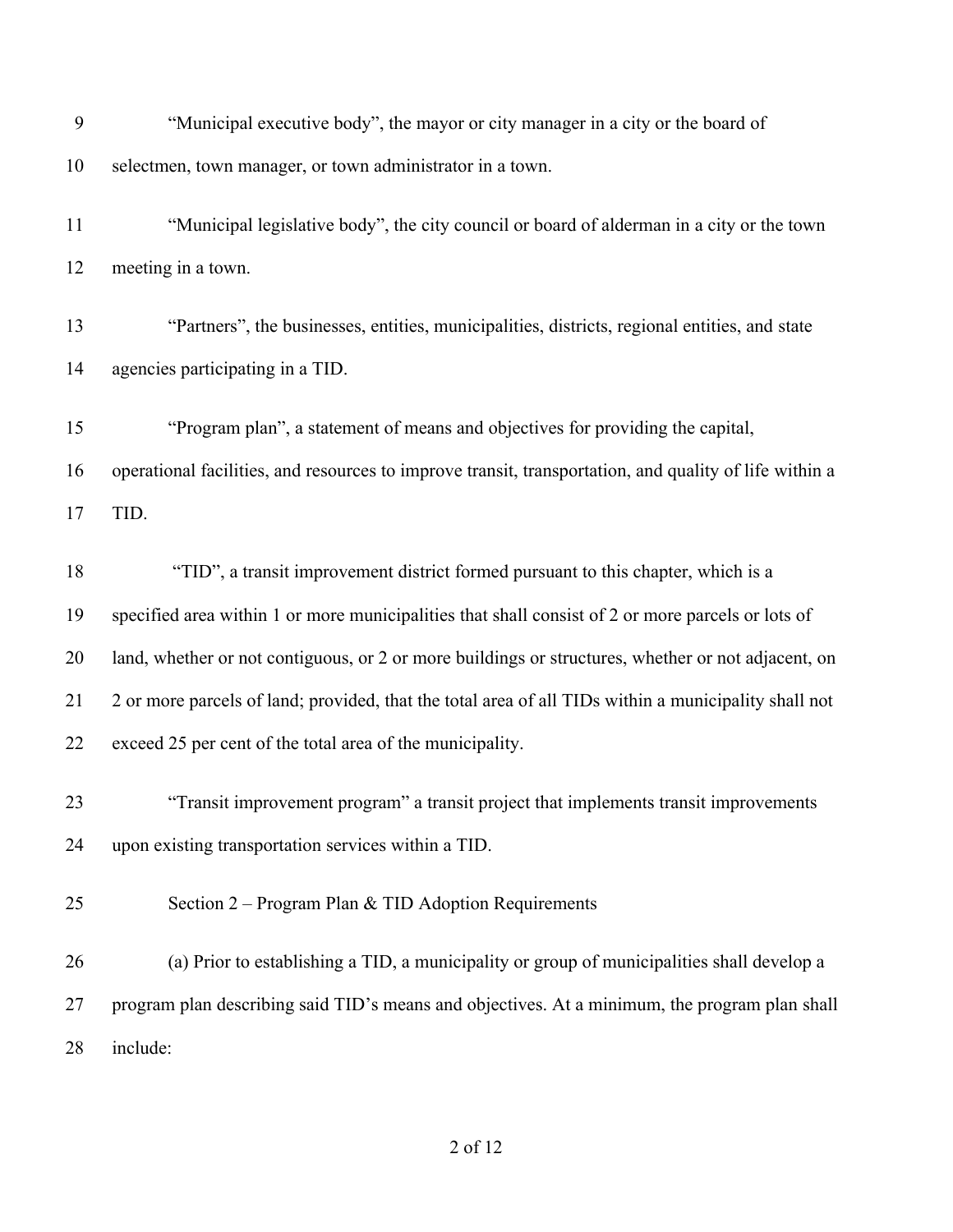(1) a financial plan that describes the costs and sources of revenue required to establish transit improvement programs within a TID, including cost estimates for the transit improvement programs, the amount of indebtedness, if any, to be incurred, and any sources of anticipated capital; provided, that the financial plan's cost estimates may include any of the following types of costs: (i) administrative costs, including any reasonable charges for the time spent by town employees in connection with the implementation of a transit improvement program and for committing the assessment, collections of fees and payment enforcement; (ii) capital costs, including the costs of the construction of public works or improvements, new buildings, structures and fixtures, the demolition, alteration, remodeling, repair or reconstruction of existing buildings, structures or fixtures, the acquisition of equipment, or the grading and clearing of land; (iii) discretionary costs, including any payments made by a municipal entity that, in its discretion, are necessary for the creation of TID or the implementation of a transit improvement program; (iv) financing costs, including all interest paid to holders of evidences of indebtedness issued to pay for transit improvement program costs and any premium paid over the principal amount of that indebtedness because of the redemption of the obligations before maturity; (v) information costs, including any costs associated with promoting and advertising the transit improvement programs, providing public safety information, disseminating transit schedules, or providing other forms of information necessary to the transit operations of a TID; (vi) management costs, including costs incurred by establishing and maintaining TID administrative and managerial support and other services, as necessary or appropriate, to provide transit improvement programs; or (vii) professional service costs, including any costs incurred for consultants, planning, engineering, architectural, or legal advice, or other services related to providing transit improvement programs;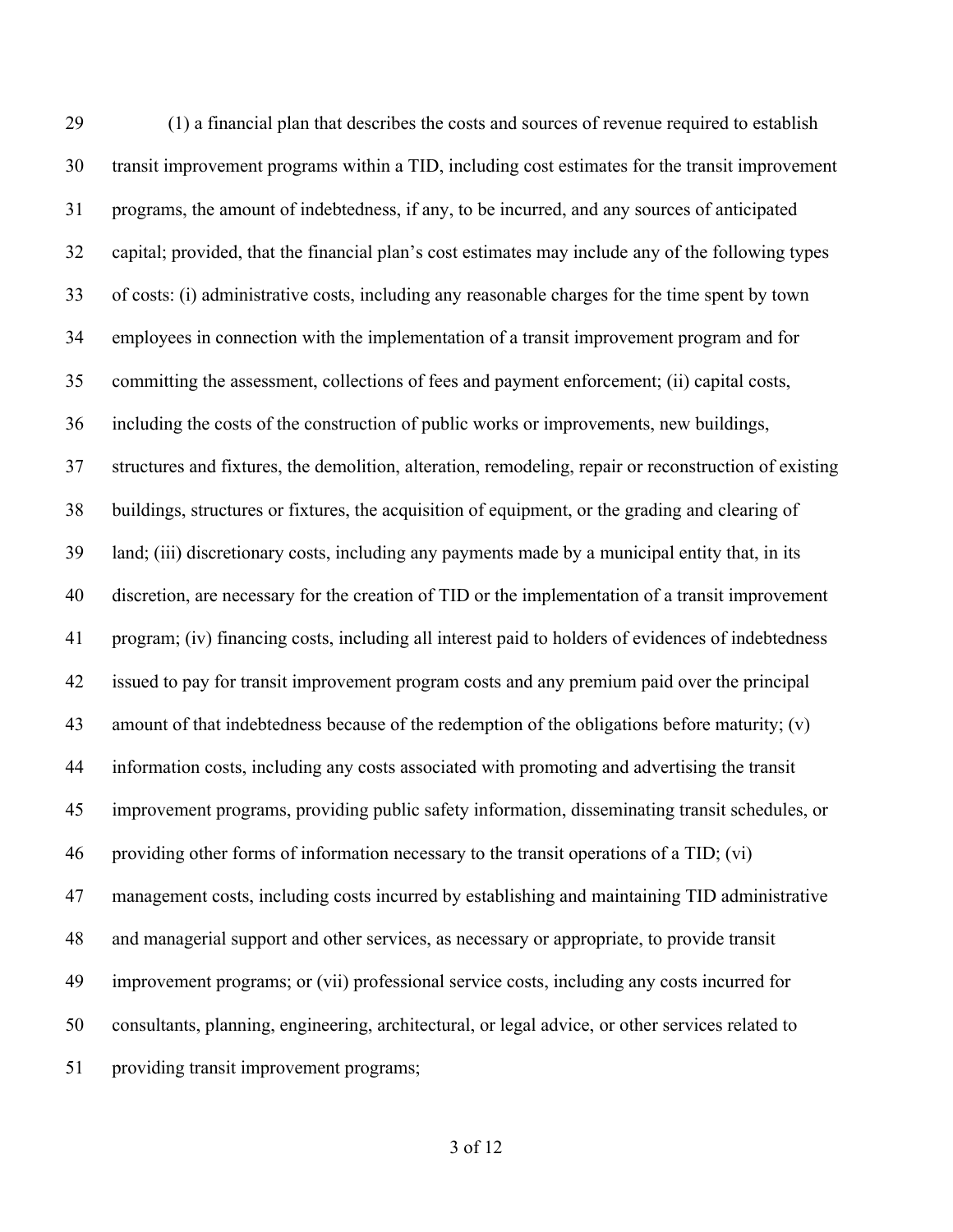- (2) a list of the necessary capital and operational resources to be procured and public facilities, if any, to be constructed;
- (3) identification of the use, if any, of private property for transit improvement programs;
- (4) identification of the municipal department responsible for administering the transit improvement programs; provided, that for a program involving a TID consisting of more than 1 municipality, the program plan shall designate a lead municipality responsible for managing the program;
- (5) a proposed management and operational plan regarding transit service delivery within the TID, which may include contracting for transit service management with an existing regional transit authority, a transportation management association, or a private service entity;
- (6) the duration of any transit improvement programs, which shall be a minimum of 3 years and shall not exceed 6 years after the transit service start date;
- (7) a list of the entities participating as partners in a transit improvement program;
- (8) the means for setting policy and making decisions related to the transit improvement program;
- (9) the target start date for the collection of funds and initiation of transit service within the TID;
- (10) a careful consideration of how the TID can fill public transportation gaps not currently provided by publicly accessible local, regional, or state transit services; and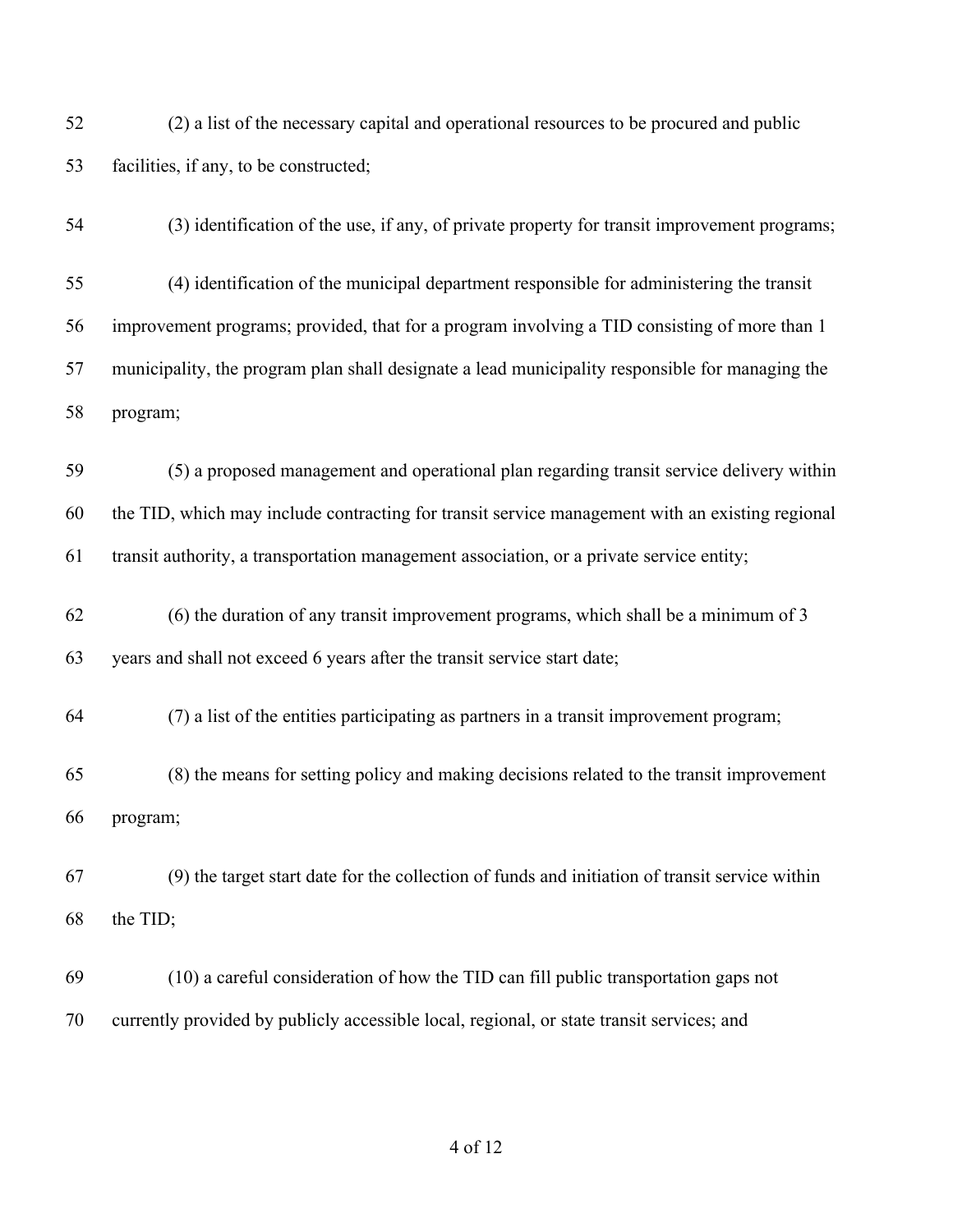| 71 | (11) a proposal for communication and collaboration between any municipalities                          |
|----|---------------------------------------------------------------------------------------------------------|
| 72 | involved in establishing the TID, any regional transit authorities and transportation management        |
| 73 | associations with relevant jurisdiction, the surrounding business community and housing                 |
| 74 | providers, and the Massachusetts department of transportation.                                          |
| 75 | A municipality or group of municipalities that have developed a program plan shall hold                 |
| 76 | a public meeting to consider the merits of the program plan prior to its submittal for adoption.        |
| 77 | A separate program plan shall be adopted for each proposed TID. The program plan shall                  |
| 78 | be adopted at the same time as the TID, as part of the TID adoption proceedings pursuant to             |
| 79 | subsection (b) of this section or, if at a different time, in the same manner as the adoption of the    |
| 80 | TID, with the same requirements of subsection (b). Once adopted, a program plan shall only be           |
| 81 | substantially altered or amended after meeting the same requirements for adoption.                      |
| 82 | (b) A municipality or group of municipalities may, after the development of a program                   |
| 83 | plan and a public meeting on the merits of said plan pursuant to subsection (a), establish a TID,       |
| 84 | as defined in section 1, within the boundaries of said municipality or municipalities by:               |
| 85 | (1) a majority vote of the appropriate municipal legislative body of each participating                 |
| 86 | municipality; provided, that the municipal legislative body of each participating municipality          |
| 87 | finds that the establishment of the TID is in the public's best interest; and                           |
| 88 | (2) a vote of the property owners subject to the fee provided for in section 5 within said              |
| 89 | TID, where a minimum of 51 per cent of property owners shall be required to vote in the                 |
| 90 | affirmative and said voters casting ballots in the affirmative shall constitute at least 51 per cent of |
| 91 | the total assessed value of land of fee-paying properties in said TID; provided, that ballots for       |
|    |                                                                                                         |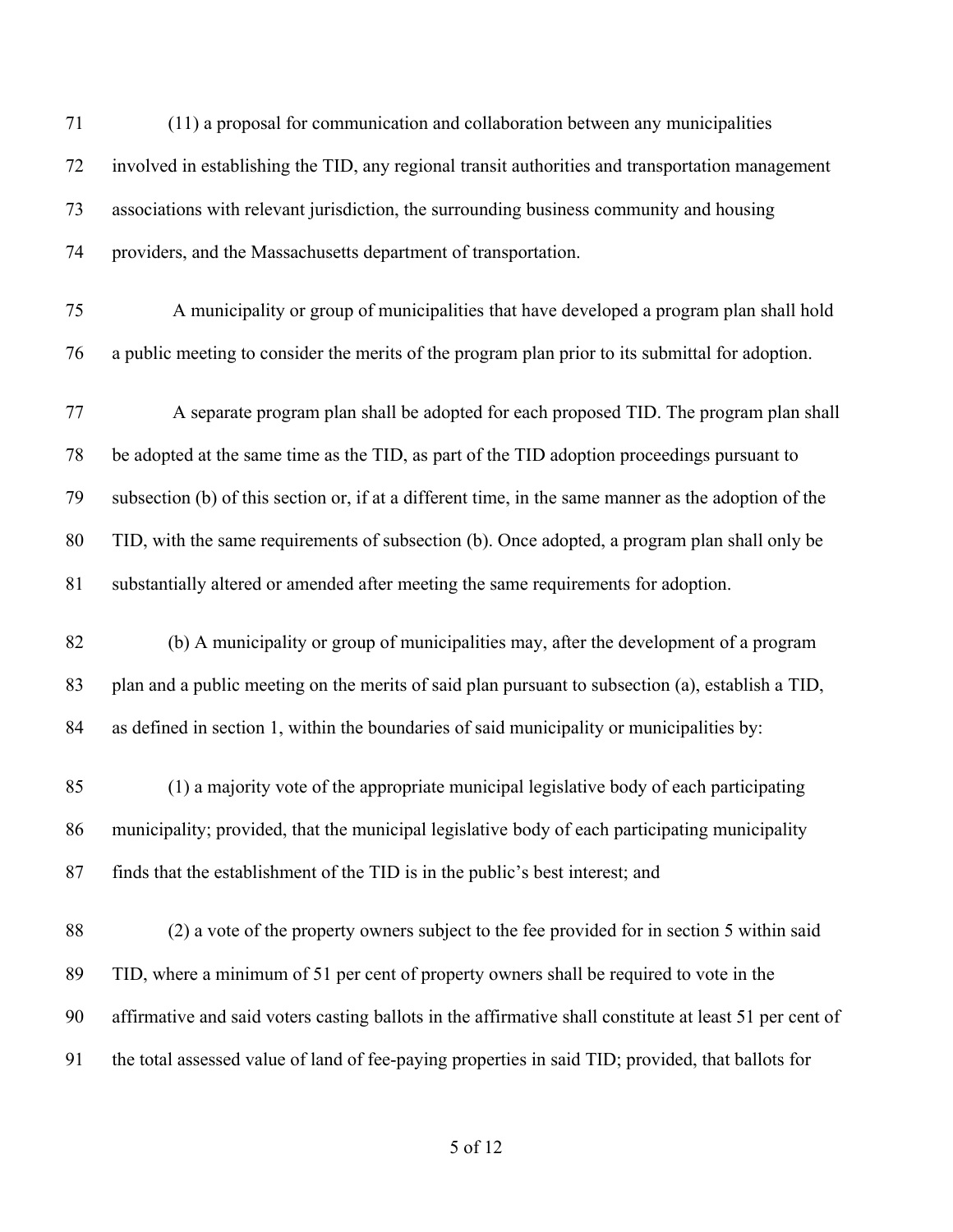such vote shall be sent by certified mail to each property owner in accordance with the mailing address officially on file with the municipal assessor.

 Nothing in this section shall prevent a TID from including more than 1 municipality; provided, however, that each participating municipality shall vote affirmatively for the establishment of said TID pursuant to the requirements under paragraphs (1) and (2) of this subsection. If any of the municipalities considering establishment of a TID fail to meet the requirements under paragraphs (1) and (2) of this subsection, a TID shall not be established.

 (c) Any vote by a municipal legislative body under paragraph (1) of subsection (b) of this section shall include:

 (1) a declaration that management authority over a TID rest with the municipal executive body or, where a group of municipalities are establishing a TID, the municipal executive body of the lead municipality;

 (2) a designation of the municipal department under whose authority funds may be expended under section 5; provided, that said designation shall reference the applicable program plan and require that all funds be spent in a manner consistent with said plan;

 (3) a statement describing the methodology used for the calculation of any proposed transit improvement fees pursuant to section 5;

 (4) a designation of the source of the municipal matching funds and an authorization for the appropriation of said funds; and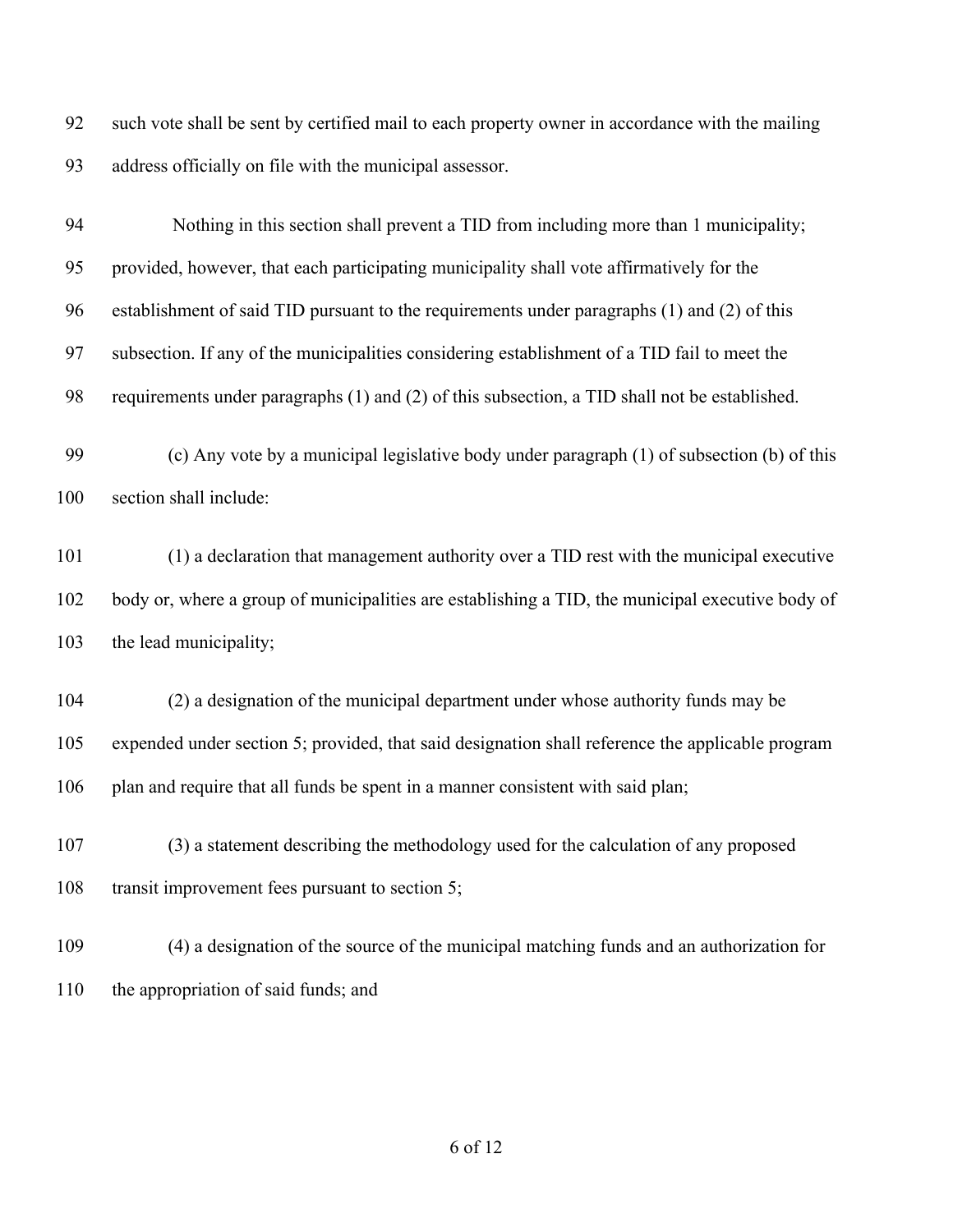(5) a designation, if the transit improvement program is in a TID involving more than 1 municipality, of which municipality shall be the lead municipality for the purposes of managing said transit improvement program.

 Section 3. At any time after the establishment of a TID pursuant to section 2, the district boundaries may be amended by an affirmative vote of the municipal legislative body of each participating municipality.

 Section 4. The rights and powers of a TID shall include: developing, managing, and maintaining transit improvement programs; establishing and collecting fees pursuant to section 5; leasing, owning, acquiring, or optioning real property; undertaking collections and enforcement of fines associated with the collection of fees; providing planning and design services; formulating a fee structure; accumulating interest; incurring costs or indebtedness; entering into contracts; suing and being sued; employing legal and accounting services; undertaking planning, feasibility and market analyses; developing common marketing and promotional activities; or engaging in other supplemental services or programs that would further the purposes of this chapter.

126 Section 5. (a) A transit improvement fee may be collected and used solely to fund items to further the goals identified and approved in a TID program plan and spent in accordance with 128 the provisions of this chapter.

 A transit improvement fee shall be determined by a formula consisting of any combination of the following:

(1) different fee levels for varying classifications of real property;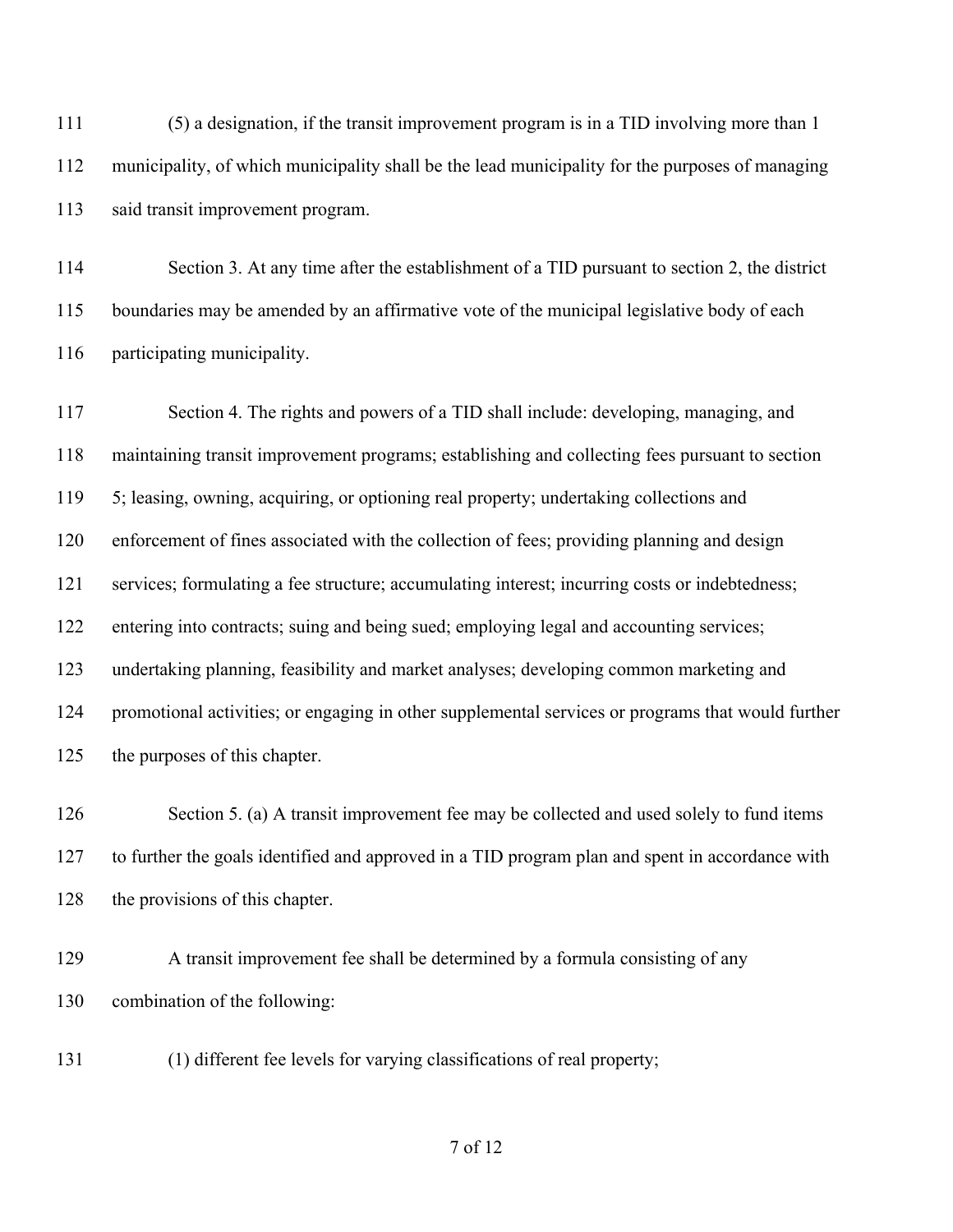- (2) a fee based on a percentage of the assessed value provided that the fee cannot exceed
- 5 per cent of the existing annual tax assessment;
- (3) a fee per employee;
- (4) a fee per parking space on the site;
- (5) a fee per single occupancy vehicle (SOV) trip generated to the site under its current or anticipated use;
- (6) a fee per residential unit within a multifamily parcel;
- (7) a fee for service as may be designed to accommodate a specific user or entity; or
- (8) any other formula that meets the objectives of the TID.
- (b) A TID may, in the establishment of a fee structure, elect to exempt any or all of the following property types:
- (1) residential dwellings, whether or not they are owner occupied, provided they do not exceed 3 residential units in the same structure;
- (2) small commercial properties of up to 5,000 gross square feet per building; or
- (3) agricultural properties.
- (c) The collector-treasurer of the municipality where a TID is located is hereby authorized to collect transit improvement fees and disburse the funds to the duly authorized and designated municipal department identified under subsection (c) of section 2. If the TID contains more than 1 municipality, it shall be the responsibility of the collector-treasurer in each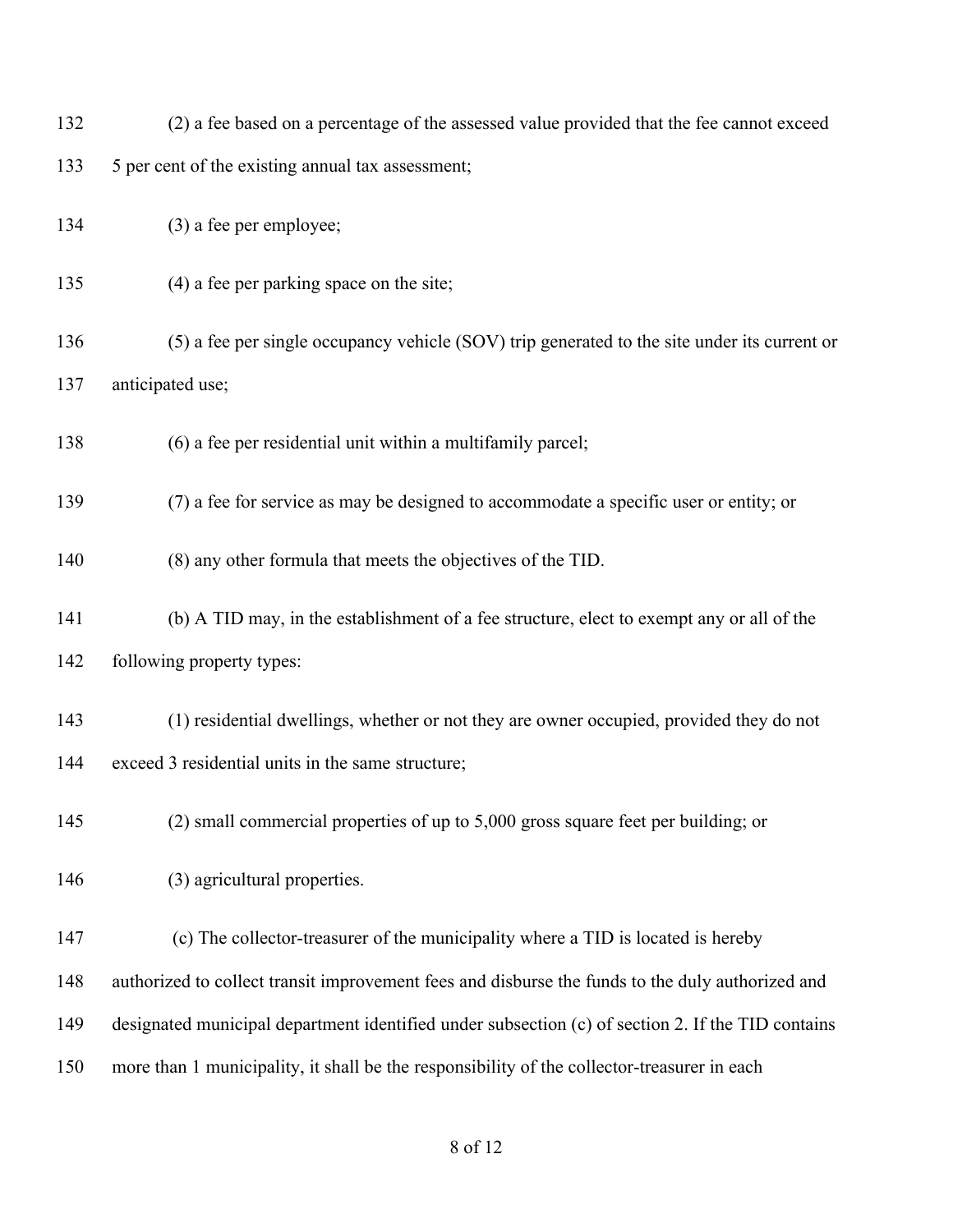municipality to collect the fee and remit to the lead community. The collector-treasurer of each participating municipality shall be authorized to levy fines for non-payment of fees and, if necessary, to pursue appropriate legal action for said enforcement.

 The collector-treasurer shall disburse revenues to the designated municipal department within 60 days of the collection of transit improvement fees.

 (d) Following establishment of a TID, all fees billed by or on behalf of a TID and unpaid by the obligor after 60 days from the date of billing shall become a lien in favor of the municipality on the real property of the obligor in an amount sufficient to satisfy all unpaid fees, which shall have priority over all other liens except municipal liens and mortgages of record prior to the recording of a notice of lien, if notice of the lien is duly recorded by the municipality in the appropriate registry of deeds or land court registry district.

 (e) Notwithstanding any general or special law to the contrary, transit improvement fees collected by a municipality under this chapter shall not be deemed to be part of the municipality's regular levy collections and shall not be subject to the requirements of section 21C of chapter 59.

 Section 5A. (a) A property owner subject to an exemption pursuant to clause Third or clause Eleventh of section 5 of chapter 59 shall not be subject to the fee provided for in section 5; provided, however, that such property owner shall have all the rights and privileges as any other property owner pursuant to this chapter if such property owner participates in the voluntary payment program set forth in subsection (b).

 (b) A property owner of property located within a TID and subject to an exemption in clause Third or clause Eleventh of section 5 of chapter 59 may enter into an agreement with the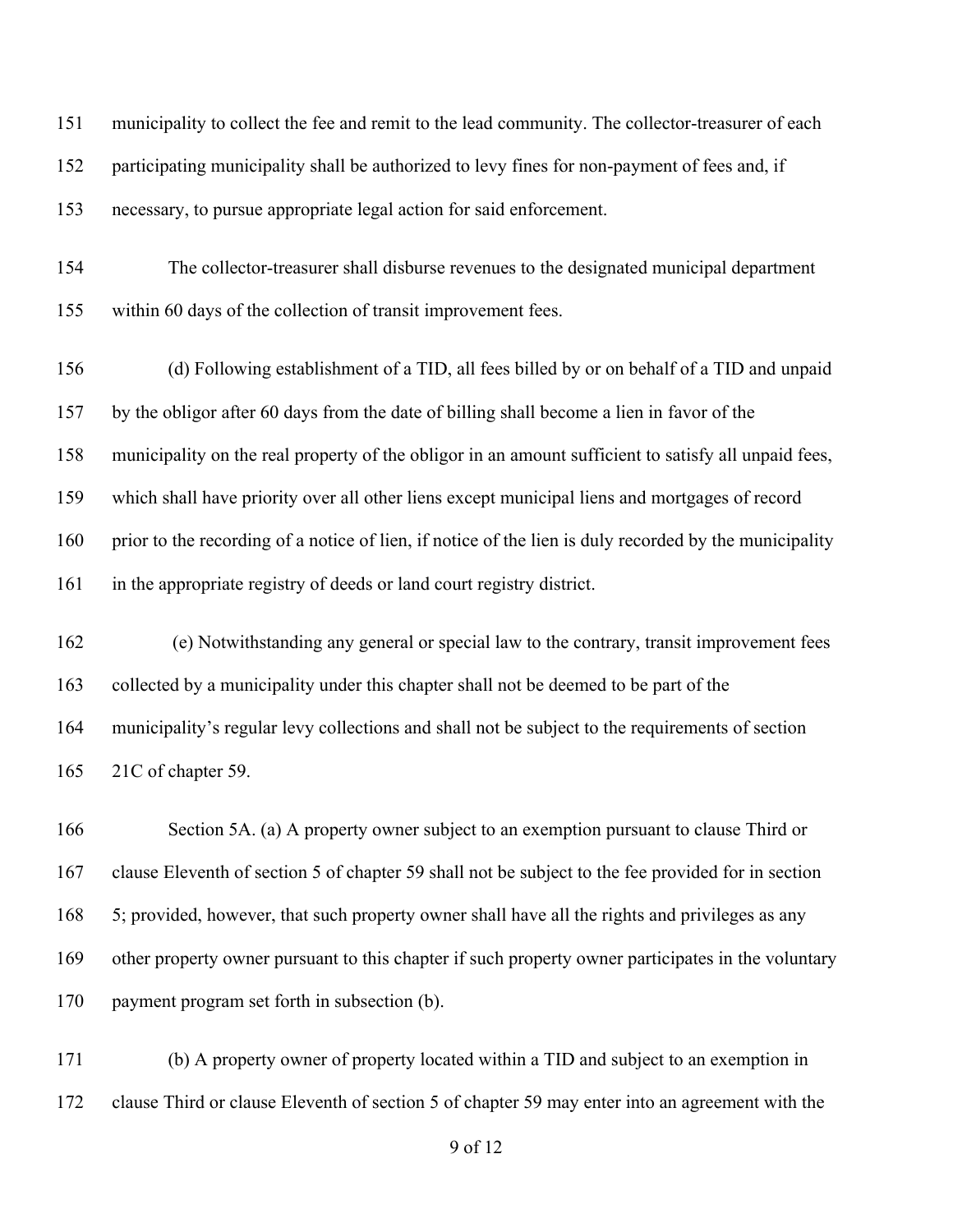municipal executive body in which such property is located for voluntary payments to such municipality for the purposes of this chapter.

| 175 | The TID shall establish the amount of and terms of such payment agreement based on                   |
|-----|------------------------------------------------------------------------------------------------------|
| 176 | factors that include, but are not limited to: $(1)$ the assessed value of the real property; $(2)$   |
| 177 | community benefits provided by the property owner such as the property owner's contribution to       |
| 178 | transportation goals and programs of the TID; (3) the total assets of the property owner,            |
| 179 | including but not limited to, land, buildings and equipment; and (4) total annual revenues.          |
| 180 | Section 6. The municipality or group of municipalities participating in the establishment            |
| 181 | of a TID shall provide a minimum of 25 per cent of the TID's program costs from funds not            |
| 182 | generated by the fees authorized under section 5. The Massachusetts department of                    |
| 183 | transportation shall provide 25 per cent in matching funds, subject to appropriation. Users of the   |
| 184 | new transit improvement program shall be required to pay a fee for service, which shall, in the      |
| 185 | aggregate, be no more than 5 per cent of the total program costs. Property owners located within     |
| 186 | a TID shall provide a minimum of 25 per cent of the transit improvement program costs.               |
| 187 | Section 7. The municipal executive body authorized to manage a TID under paragraph                   |
| 188 | (1) of subsection (c) of section 2 shall conduct a review of the program plan 12 months prior to     |
| 189 | the completion of the duration of the transit improvement programs within a TID to determine if      |
| 190 | the program is desired to be continued, and if so, complete a program assessment that includes a     |
| 191 | review of the anticipated costs to continue said service. If continuance is sought, a public hearing |
| 192 | shall be conducted on the TID's desire to continue service and a renewal of the authorization        |
| 193 | shall be approved by the relevant municipal legislative body or bodies in a manner consistent        |
| 194 | with the authorization set forth in section 2.                                                       |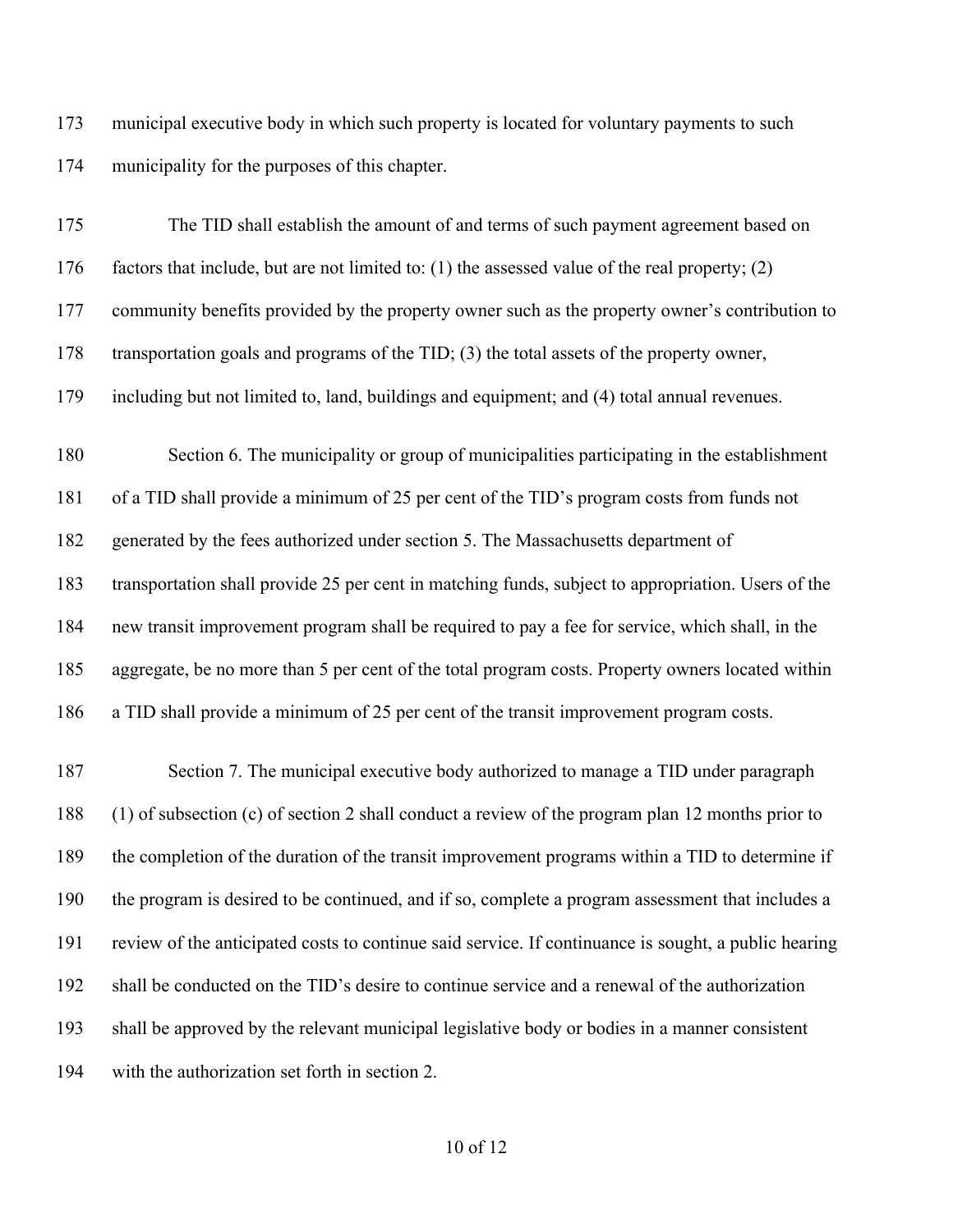195 Section 8. A TID may be dissolved by petition to the local municipal executive body and a subsequent decision by its legislative body to authorize dissolution, or a TID may be dissolved upon request by the chief elected or chief executive official of the lead municipality for a dissolution vote by the local municipal legislative body.

 In order to be considered by a municipal legislative body, a petition to dissolve a TID shall contain the signatures of the fee-paying property owners whose properties represent at least 51 per cent of the total assessed value within the TID and at least 51 per cent of the fee-paying property owners within the TID.

 The municipal executive body shall hold a public hearing within 30 days of receipt of a completed dissolution petition.

 Following the public hearing, the municipal executive body shall refer the matter to its legislative body, which may determine, by a majority vote, to dissolve the TID; provided, however, that no TID shall be dissolved until it has satisfied or paid in full all of its outstanding indebtedness, obligations, and liabilities, or until funds are on deposit and available therefor, or until a repayment schedule has been formulated and municipally approved therefor. The TID shall be prohibited from incurring any new or increased financial obligations after its dissolution.

 Upon the dissolution of a TID, any remaining revenues derived from the sale of assets acquired with fees collected shall be refunded to the property owners in the TID in which fees were charged by applying the same formula used to calculate the fee in the fiscal year in which 214 the TID is dissolved.

 In the event a municipality participating in a TID containing more than 1 municipality desires to withdraw from the TID, such municipality may, by petition containing the signatures